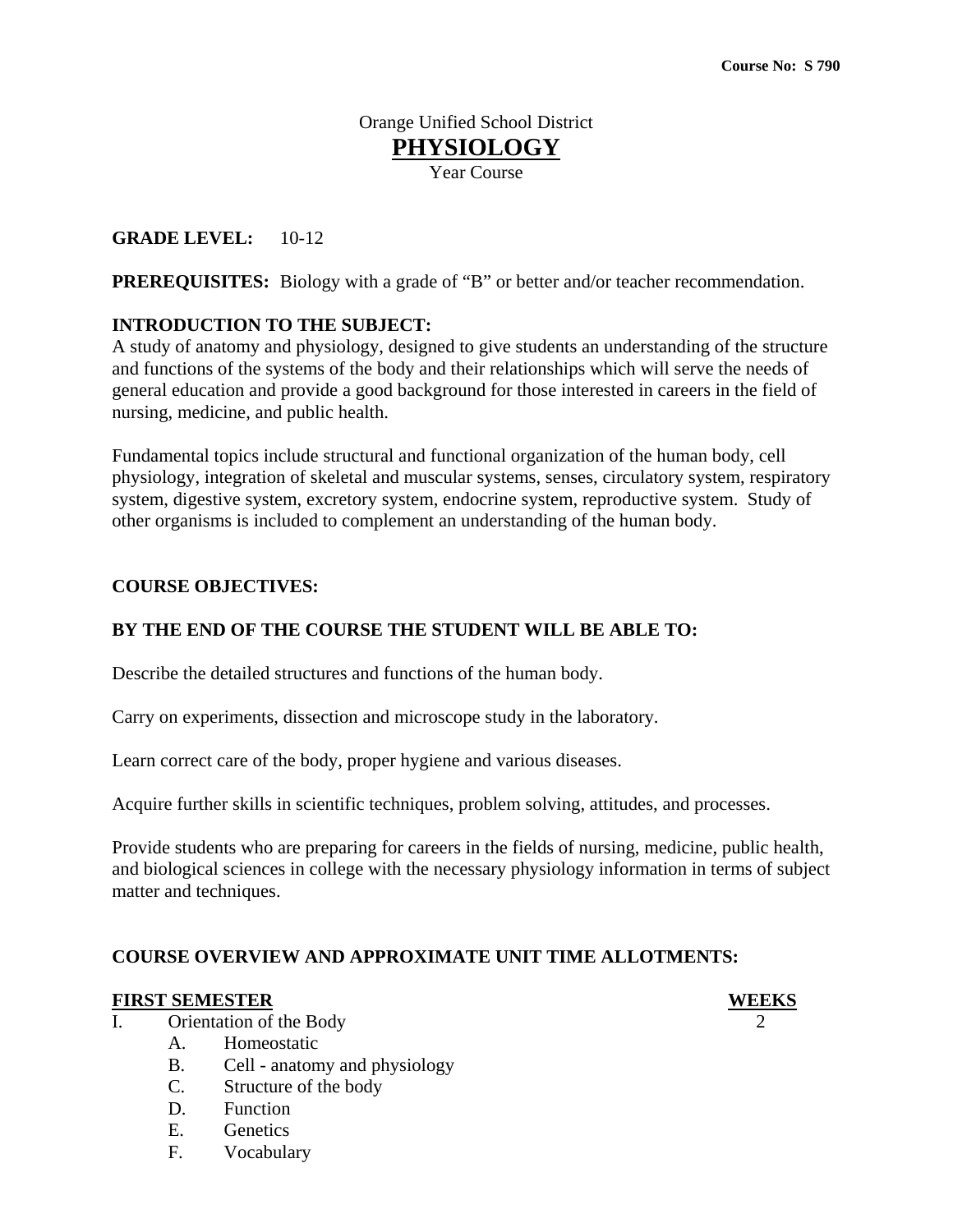Physiology Page 2

| Π.  | <b>Tissues</b>              |                                   |                     |                |
|-----|-----------------------------|-----------------------------------|---------------------|----------------|
|     | A.                          | Epithelium                        |                     |                |
|     | <b>B.</b>                   | Connective                        |                     |                |
|     | $C_{\cdot}$                 | Muscle                            |                     |                |
|     | D.                          | <b>Nervous</b>                    |                     |                |
|     | E.                          | <b>Mitosis</b>                    |                     |                |
| Ш.  | <b>Membranes and Glands</b> |                                   |                     | $\mathbf{1}$   |
|     | A.                          | Serous                            |                     |                |
|     | <b>B.</b>                   | Synovial                          |                     |                |
|     | C.                          | Mucous                            |                     |                |
|     | D.                          | Cutaneous                         |                     |                |
|     | Ε.                          | Gland types                       |                     |                |
|     | F.                          | Integumentary system              |                     |                |
| IV. | The Skeletal System         |                                   |                     | 5 <sup>5</sup> |
|     | A.                          | Bone structure                    |                     |                |
|     | <b>B.</b>                   | Bone formation                    |                     |                |
|     | $C_{\cdot}$                 | Joints                            |                     |                |
|     | D.                          | Ligaments and tendons             |                     |                |
| V.  | Physiology of Muscles       |                                   |                     | $\overline{2}$ |
|     | A <sub>1</sub>              | Skeletal muscles                  |                     |                |
|     | B <sub>1</sub>              | Chemistry of muscular contraction |                     |                |
|     | $C_{\cdot}$                 | Muscle twitch analysis            |                     |                |
|     | D.                          | Muscle exercise                   |                     |                |
|     | E.                          | Fatigue                           |                     |                |
| VI. | Nervous System              |                                   |                     | 5              |
|     | $A_{\cdot}$                 | Central Nervous System (CNS)      |                     |                |
|     | <b>B.</b>                   | Peripheral Nervous System (PNS)   |                     |                |
|     | $C_{\cdot}$                 | Autonomic Nervous System          |                     |                |
|     | D.                          | Special senses                    |                     |                |
|     |                             |                                   | <b>Total Weeks:</b> | 18             |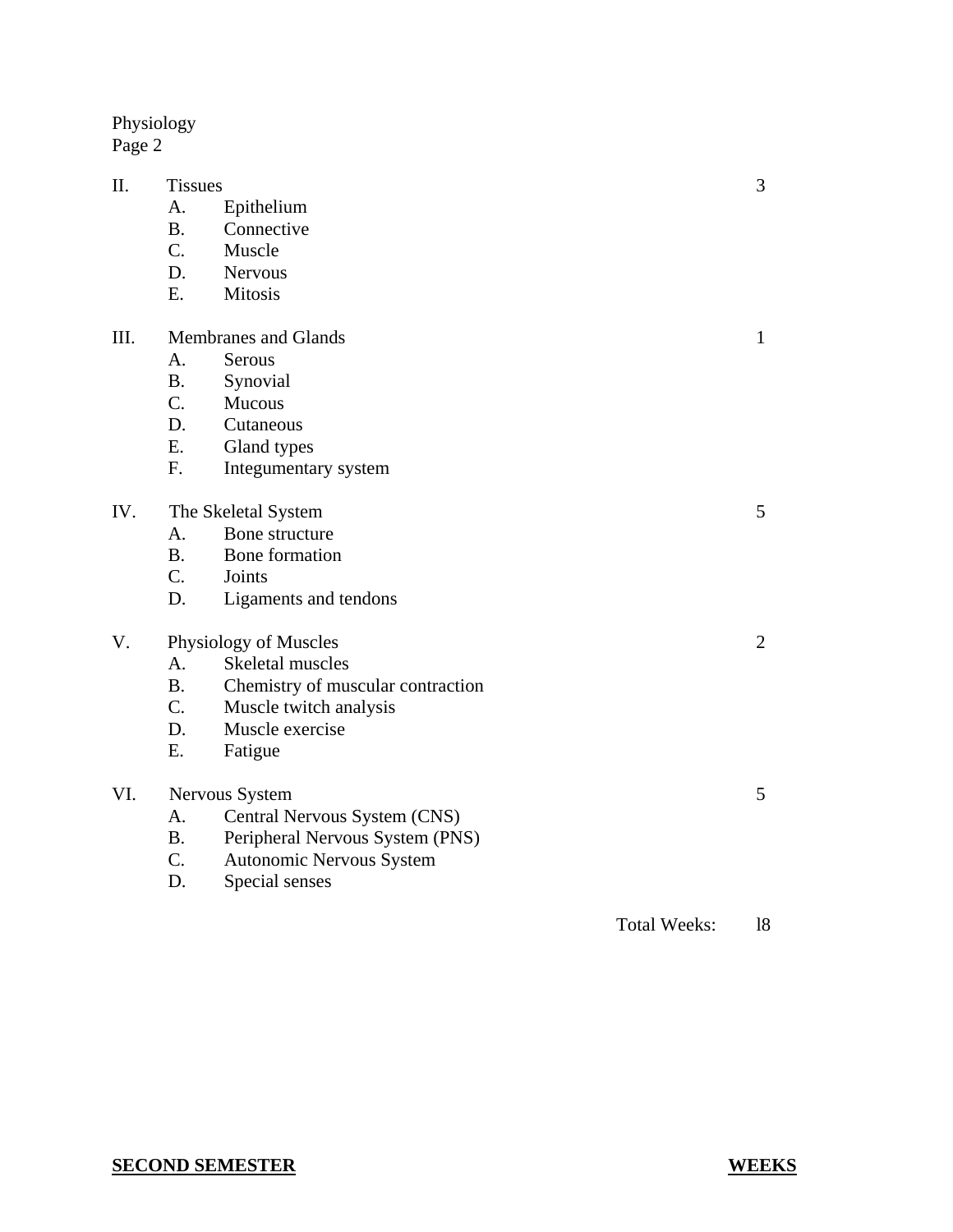Physiology

Page 3

| I.  | The Endocrine System      |                                                     |                |  |
|-----|---------------------------|-----------------------------------------------------|----------------|--|
|     | A.                        | Prostaglandins                                      |                |  |
|     | <b>B.</b>                 | <b>Pituitary Gland</b>                              |                |  |
|     | $C_{\cdot}$               | <b>Thyroid Gland</b>                                |                |  |
|     | D.                        | Parathyroid Gland                                   |                |  |
|     | Ε.                        | <b>Adrenal Gland</b>                                |                |  |
|     | F.                        | Islands of Langerhans                               |                |  |
|     | G.                        | Reproductive                                        |                |  |
|     | H.                        | Pineal                                              |                |  |
|     | I.                        | <b>Thymus</b>                                       |                |  |
|     | J.                        |                                                     |                |  |
|     |                           | Hormone interaction with target tissue              |                |  |
| Π.  | The Circulatory System    | 5                                                   |                |  |
|     | A.                        | Composition of blood                                |                |  |
|     | <b>B.</b>                 | Heart and blood vessels                             |                |  |
|     | $C_{\cdot}$               | Anatomy and physiology of the cardiovascular system |                |  |
|     | D.                        | Lymphatic system                                    |                |  |
|     | Ε.                        | Immune system                                       |                |  |
|     |                           |                                                     |                |  |
| Ш.  | <b>Respiratory System</b> | $\mathbf{1}$                                        |                |  |
|     | А.                        | Anatomy of organs of respiration                    |                |  |
|     | <b>B.</b>                 | Physiology of respiration                           |                |  |
|     |                           |                                                     | $\overline{2}$ |  |
| IV. | The Digestive System      |                                                     |                |  |
|     | A.                        | Nutrition and digestion                             |                |  |
|     |                           | Food groups<br>1.                                   |                |  |
|     |                           | Enzymes and vitamins<br>2.                          |                |  |
|     | <b>B.</b>                 | Organs of digestive system                          |                |  |
|     | C.                        | Chemistry of enzyme action                          |                |  |
|     |                           |                                                     |                |  |
| V.  |                           | <b>Excretory System</b>                             | 2              |  |
|     |                           | A. Urinary system                                   |                |  |
|     | В.                        | Structure and function of skin and kidneys          |                |  |
|     | C.                        | Diseases of the kidneys and skin                    |                |  |
| VI. | Genetics                  |                                                     |                |  |
|     | А.                        | Inheritance of characteristics                      | 2              |  |
|     |                           | <b>DNA</b><br>1.                                    |                |  |
|     |                           | 2.<br>Lows of heredity                              |                |  |
|     |                           | 3.<br><b>Mutations</b>                              |                |  |
|     |                           | 4.<br>Deletions and crossovers                      |                |  |
|     |                           |                                                     |                |  |
|     |                           | 5.<br>Lethals                                       |                |  |
|     |                           | 6.<br>Sex-linked characteristics                    |                |  |
|     | B.                        | Ethics of genetic issues                            |                |  |
|     |                           |                                                     |                |  |

VII. The Reproduction System 3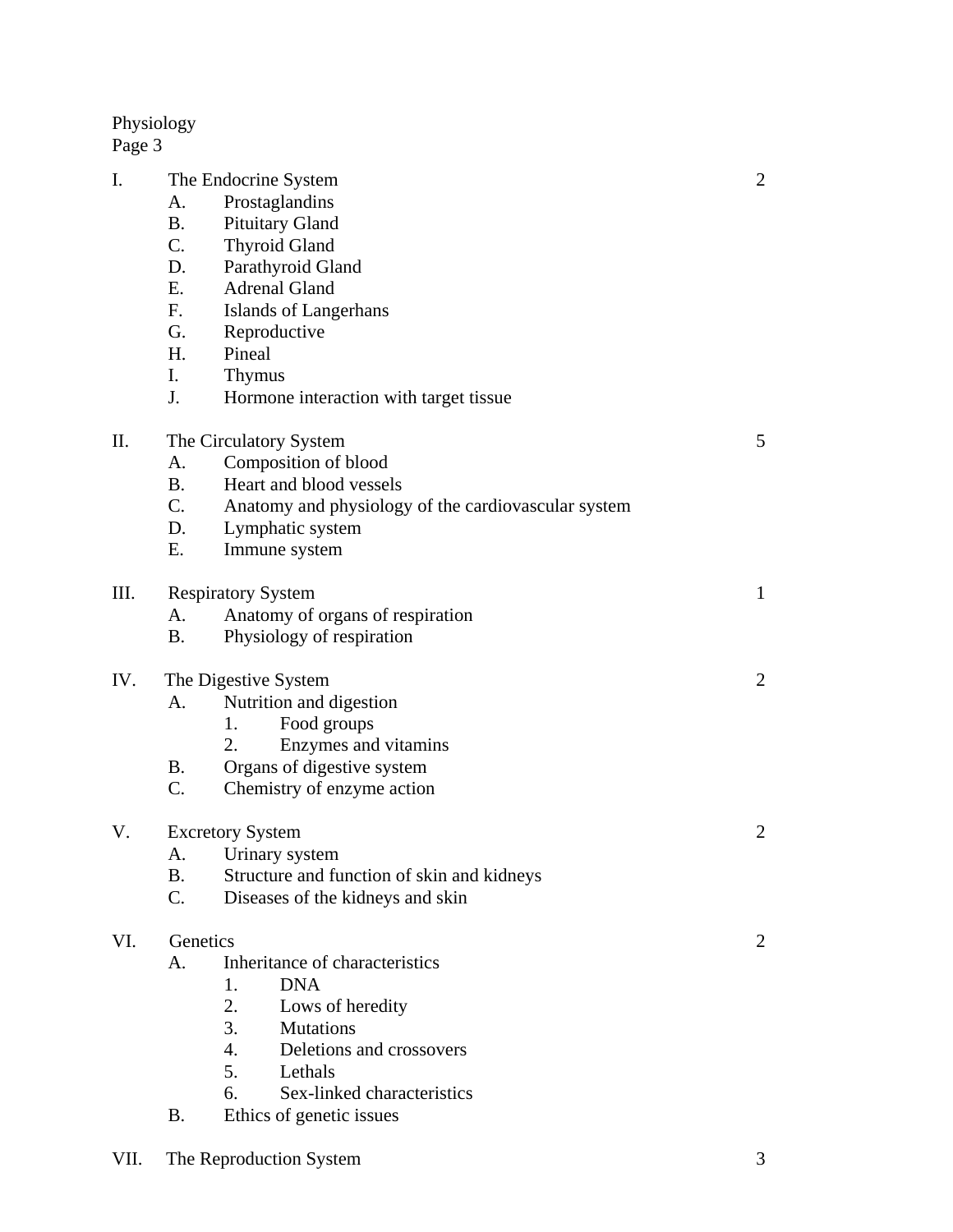#### Physiology Page 4

- A. Anatomy of reproductive organs
- B. Physiology of reproduction
- C. Abnormalities
- D. Fetal circulation
- E. Meiosis

VIII. Dissection of Fetal Pig or Cat 1

Total Weeks: 18

| DATE OF CONTENT REVISION: | <b>May 2009</b> |
|---------------------------|-----------------|
|---------------------------|-----------------|

**DATE OF BOARD APPROVAL:** October 19, 2000

### **Addendum**

# **THE CALIFORNIA CONTENT STANDARDS SCIENCE**

- 1. As a result of the coordinated structures and functions of organ systems, the internal environment of the human body remains relatively stable (homeostatic) despite changes in the outside environment. As a basis for understanding this concept:
	- a. *Students know* how the complementary activity of major body systems provides cells with oxygen and nutrients and removes toxic waste products such as carbon dioxide.
	- b. *Students know* how the nervous system mediates communication between different parts of the body and the body's interactions with the environment.
	- c. *Students know* how feedback loops in the nervous and endocrine systems regulate conditions in the body.
	- d. *Students know* the functions of the nervous system and the role of neurons in transmitting electrochemical impulses.
	- e. *Students know* the roles of sensory neurons, interneurons, and motor neurons in sensation, thought, and response.
	- f.\* *Students know* the individual functions and sites of secretion of digestive enzymes (amylases, proteases, nucleases, lipases), stomach acid, and bile salts.
	- g.\* *Students know* the homeostatic role of the kidneys in the removal of nitrogenous wastes and the role of the liver in blood detoxification and glucose balance.
	- h.\* *Students know* the cellular and molecular basis of muscle contraction, including